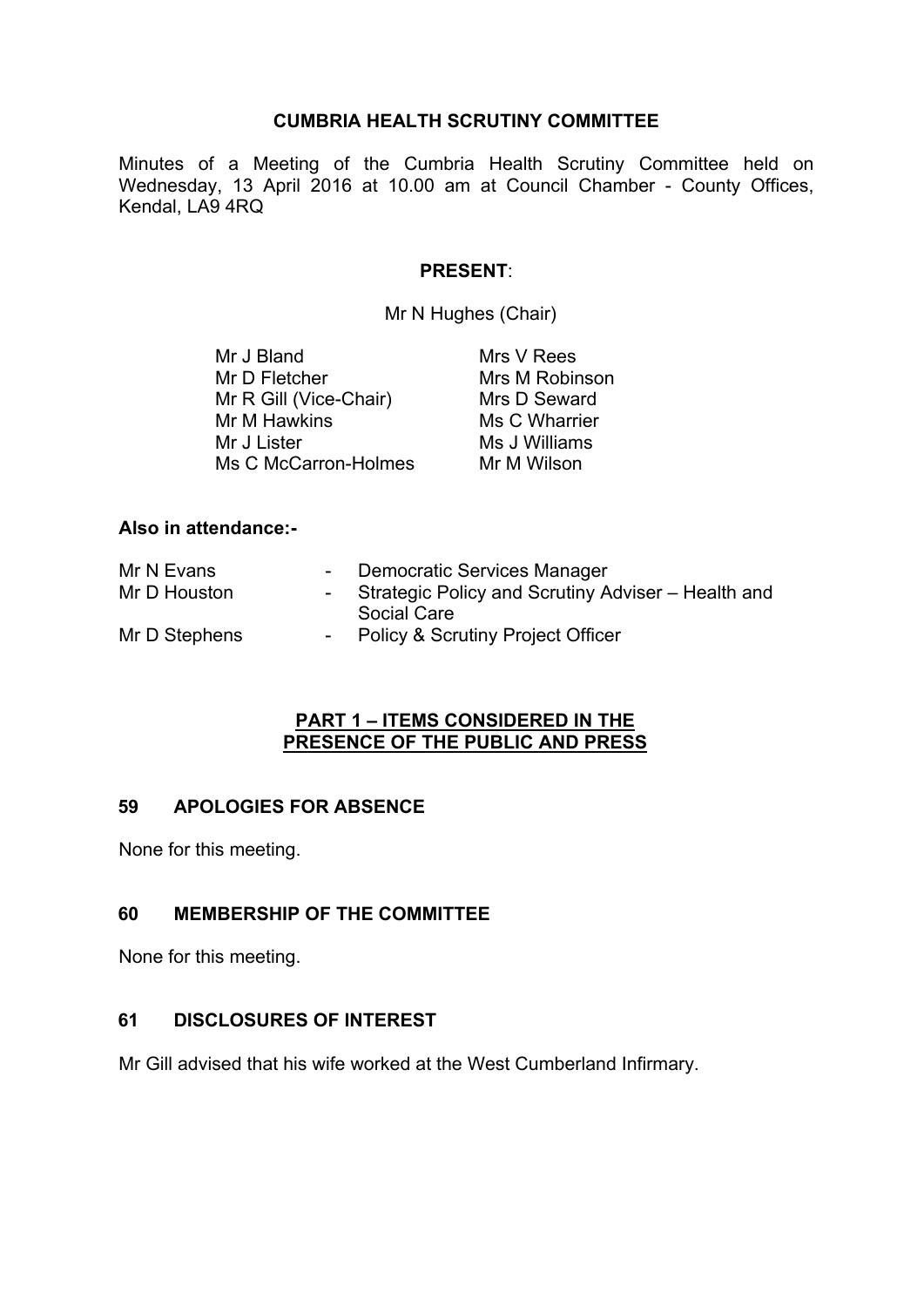# **62 EXCLUSION OF PRESS AND PUBLIC**

There were no items on the agenda for which it would be necessary to exclude the press and public.

# **63 SUCCESS REGIME UPDATE**

Members received a presentation from Sir Neil McKay of the Cumbria Success Regime on developing safe and sustainable services for West, North and East Cumbria. Key themes included the concept that proposals would be developed and implemented together, that safety, care and quality in the acute trust were paramount and that a strategy was required for maternity services which remained fragile. A public consultation setting out the options and case for change would commence after European referendum. Members heard the challenges that Cumbria faced in terms of the super aging population, disparity in life expectancy across the county, the financial and geographic difficulties and the strategies for addressing them including initiatives to deal with recruitment problems and the concerns over the quality of some services which would involve developing stronger links with other trusts with particular expertise. Members agreed that key to the success of any proposals would be a simplification of structures and a significant cultural change to make improvement a reality. In discussing the plans to establish an Independent Care Community members were advised that mental health services and children would be at the heart of any arrangements and that a significant appointment of an eminent professor jointly between the acute trust and the University of Central Lancashire was expected shortly. This would be a key milestone and such an appointment would contribute to attracting other key staff and create an environment staff would be keen to join. It was acknowledged that performance of the authority had not been good enough and the success regime was charged with developing a sustainable transformation plan with an implementation and delivery plan alongside.

Summary of responses to questions from Members

Sir Neil regretted that it had not been possible to release copies of the submission to CQC (Care Quality Commission) to members but this would be made available within days.

In relation to the need for advanced technology and improvements to the infrastructure members noted that money would need to be prioritised to support IT investment as required. The clear message was that additional funds were not likely to be forthcoming the proposals for the system would focus on using the existing resources more efficiently and effectively.

Consideration was being given to moving less complex surgery from Carlisle to Whitehaven but this needed to be viewed in the context that patients had a choice of where they were referred to eg. Some Carlisle patients may prefer to go to Newcastle given the long standing links between the two areas and the ease of travel etc.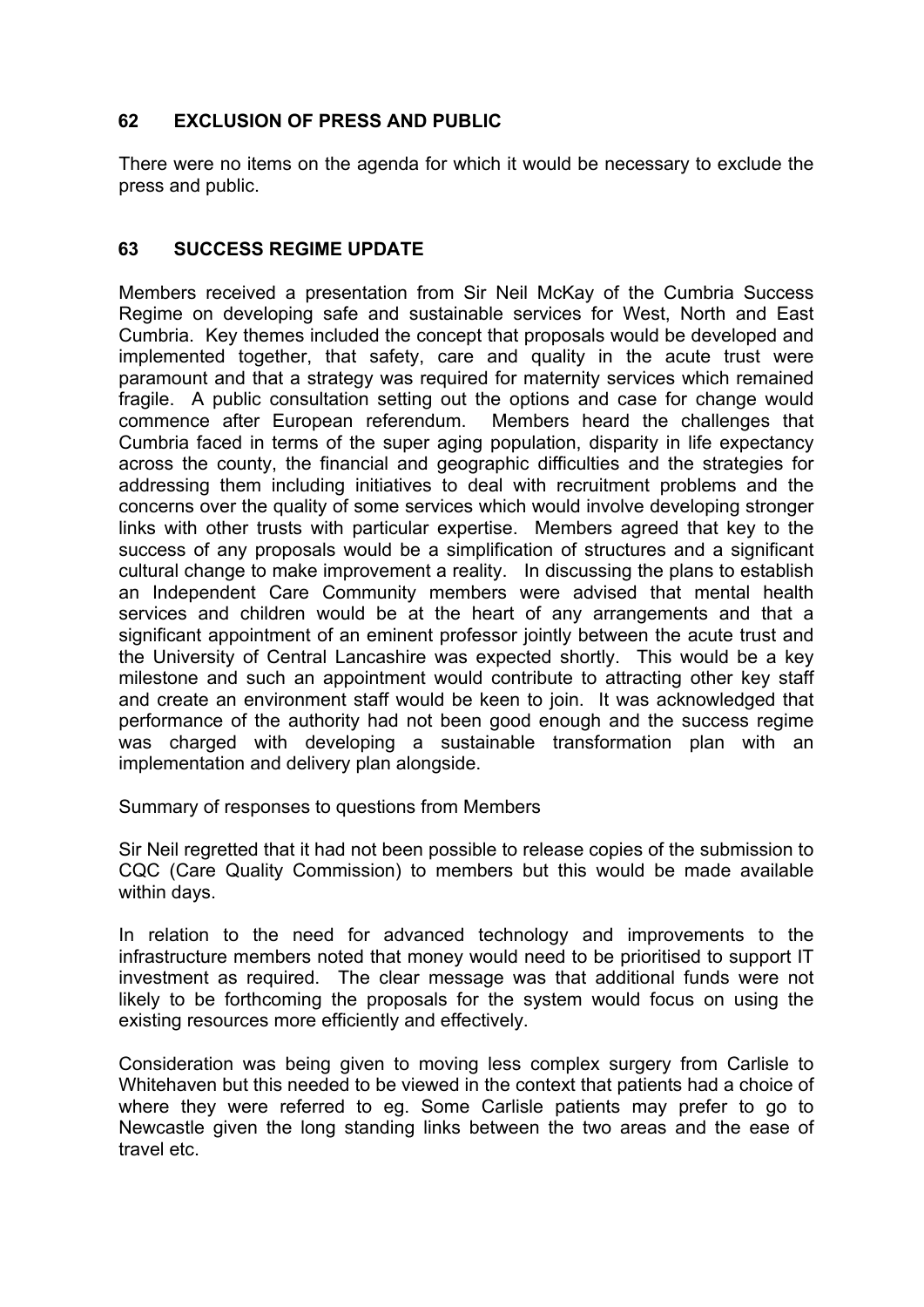In terms of changes to the ways GP's operated this would accelerate with the introduction of the Integrated Care Community which in turn would impact on the quicker discharge from hospital of patients and ultimately fewer admissions with changes to the way in which clinicians worked.

In terms of public engagement it would be possible to adjust plans for particular locations and to provide members with details on the amount of money spent/allocated for consultants/public engagement. Members were advised that additional funds had been allocated for this purpose.

Members thanked Sir Neil for his presentation and for making himself available to respond to members questions.

## **64 CLINICAL STRATEGY**

Members received a presentation from Peter Rooney – Chief Operating Officer, Clinical Commissioning Group on the public consultation exercise to be undertaken in respect of the reorganisation of services. A formal paper would be brought to the next meeting of the committee in May noting that the process was running to an extremely tight timetable involving preparation of a pre consultation business case to be submitted to the NHS England Investment Committee by 16 May with it due to be considered on 23 May. Providing NHS England were content with the proposals a 3 month consultation period would commence after the European Referendum with a final decision likely to made in October 2016.

Summary of responses to questions from members

Members agreed to provide feedback on the appropriateness of the proposed arrangements for public consultation events and acknowledged the openness to facilitating meetings with a variety of organisations including community groups, the third sector, Town Councils etc. Various methods would be used to publicise events and the proposals including social media, websites and more traditional methods.

In terms of the funds set aside for the exercise whilst a detailed figure was not immediately available it would amount to tens of thousands.

The intention was to run a transparent process focussing on deliverables so unrealistic options would be discarded with an assessment as to why they were considered inappropriate.

It would be important that there was an accurate assessment of risks both current and new eg. Ambulance service.

Confirmation would be provided as to whether members would have the opportunity to view the pre consultation business case before it was submitted.

Members confirmed they were generally content with the consultation proposals with the caveat that potentially more than 8 public meetings would be required.